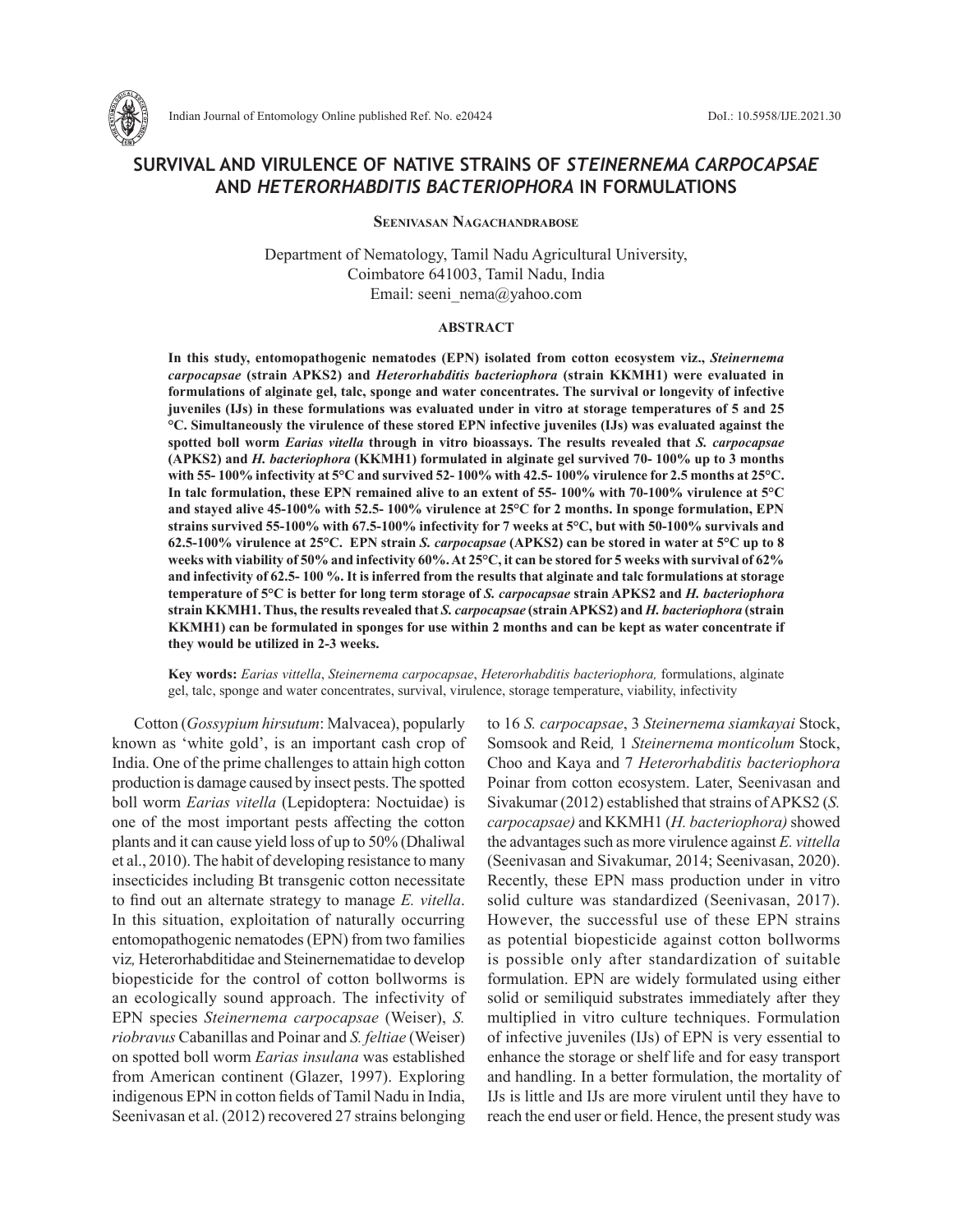carried out with the following objectives; i) to study the survival of *H. bacteriophora* strain KKMH1 and *S. carpocapsae* strain APKS2 formulated in alginate gel, talc and sponge in comparison to the IJs in water at refrigerated condition (5°C) and incubator at 25°C and ii) to study the virulence of the different formulations of *S. carpocapsae* APKS2 and *H. bacteriophora* KKMH1 against *E. vitella.*

# **MATERIALS AND METHODS**

Two EPN strains namely APKS2 (*S. carpocapsae*) and KKMH1 (*H. bacteriophora)*, were taken from the Department of Nematology, Tamil Nadu Agricultural University (TNAU), Coimbatore. They were multiplied by in vitro solid culture technique using on modified Wouts medium as per Seenivasan (2017). Freshly harvested IJs were used for making different formulations. The test insect larvae *E. vittella* was collected from a standing cotton crop at TNAU farm and from the farmer's fields at Thondamuthur village in Coimbatore district of Tamil Nadu, India. They were sorted out and the fourth instar larvae of uniform size were used in the laboratory experiments. The alginate gel formulation of the IJs of *S. carpocapse* (APKS2) and *H. bacteriophora* (KKMH1) were prepared after the method given by Navon et al. (2002). Wettable powder and polyether-polyurethane sponge formulations was prepared after Divya et al. (2011). Freshly harvested lJs concentrated to 50,000 IJs/ ml was considered as water formulation. Each four formulations of *S. carpocapse* (APKS2) and *H. bacteriophora* (KKMH1) were stored at 5 and at 25°C. At weekly intervals, each formulation at two different temperatures were taken and used for survival and virulence test. For survival test, 1 g from alginate or talc and 1 ml from sponge or water were randomly taken and diluted in 10 ml distilled water. Three 1 ml subsample from each 10 ml suspension was used to count survival rate of IJs. The live and dead IJs were examined and counted under a stereozoom microscope (Kozo Zoom 645). The IJs were considered dead if they did not move on probing with a fine needle.

For virulence test, 1 g from alginate or talc and 1 ml from sponge or water were randomly taken, diluted in 2 ml distilled water and used as inoculum at 2 ml/ test unit. The test was conducted in 6-cm-diam petri dishes lined with moist filter paper disc. Five 4<sup>th</sup> instar larvae of *E. vitella* were put in petri dishes lined with filter paper. Then 2 ml of EPN suspension were applied to the petri dishes. Control plates received only 2 ml distilled water. The dishes were sealed with para-film, arranged in a completely randomized design (CRD) and incubated at room temperature. Each formulation at each temperature consisted of five replicates (One Petri dish = one replicate). After 4 days, larval mortality was recorded. The dead insects were dissected in Ringer's solution to confirm the death by EPN. Insect mortality was corrected according to the control treatment values using Abbott's formula (Abbott, 1925). Percentage data were arc sine transformed before analysis. Survival and virulence differences at weekly intervals from 1- 12 weeks for each formulation and at each temperature were detected through analysis of variance (ANOVA) and differences between time intervals were compared using Tukey's HSD (honestly significant difference) test. The software used for analysis was SPSS 16.0 for Windows (SPSS Inc., Chicago, IL, USA). Differences among means in all experiments were considered significant at  $p < 0.05$ .

### **RESULTS AND DISCUSSION**

**Alginate gel:** In this formulation, *S. carpocapsae* (APKS2) and *H. bacteriophora* (KKMH1) survived longer up to 12 weeks with 70.2-76.1% survival at 5°C. At  $25^{\circ}$ C, APKS2 survived up to 62.0% until 12<sup>th</sup> week, but KKMH1 survived 38%. The results are similar to the findings of Grewal (2002) and Umamaheswari et al. (2006). EPN stored at low temperature ( $5^{\circ}$ C) survived longer than at high temperature (25°C). Accumulation of more trehalose is attributed as a survival mechanism of IJs of EPN at low temperatures (Jagdale and Grewal, 2007). Infectivity was 100% up to 6-7 weeks when they stored at 5°C. The infectivity of both strains gradually decreased, but caused more than 50% mortality up to 12 weeks when they stored at 5°C. At 25°C, APKS2 has 52.5% infectivity when they stored for 12 weeks, but infectivity declined up to 25% for KKMH1. The reason for the less infectivity of KKMH1 at 12 weeks is attributed to its lowest survival rate (38%) recorded after 12 weeks (Table 1).

**Talc formulation:** In this, *S. carpocapsae* (APKS2) survived longer up to 10 weeks with 50% survival at 5°C, but at 25°C, 50% survival was found only for 8 weeks (Table 1). Hugar (2010) first tried the talc powder to formulate *H. indica.* This study showed that talc formulation retains survivability of *S. carpocapsae* and *H. bacteriophora* for >50% up to 2 months. Grewal (2000) reported that induced partial anhydrobiosis in *S. carpocapsae* by gradual desiccation. Hence, it is speculated that the wet talc formulations of the present EPN strains might have undergone partial anhydrobiosis during storage causing enhanced survival. Infectivity was 100% for APKS2 up to 5 weeks when they stored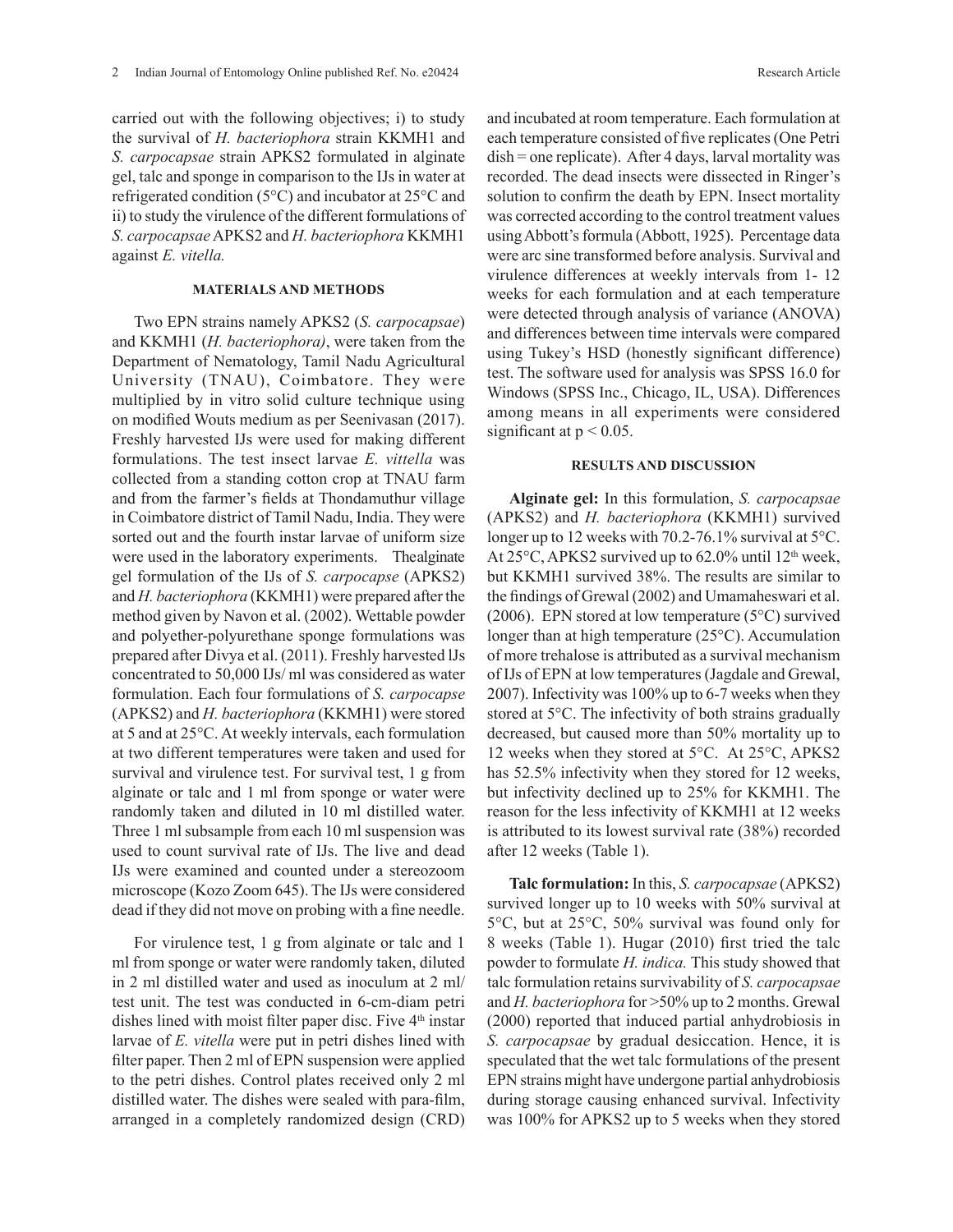Survival and virulence of native strains of *Steinernema carpocapsae* and *Heterorhabditis bacteriophora* in formulations 3 Seenivasan Nagachandrabose

| Period          | Survival rate of IJs stored |                            | Mortality of Earias vitella |                | Survival rate of IJs stored |                | Mortality of Earias vitella |                |
|-----------------|-----------------------------|----------------------------|-----------------------------|----------------|-----------------------------|----------------|-----------------------------|----------------|
| Weeks           | at $5^{\circ}$ C $(%)$      |                            | caused by IJs stored at     |                | at $25^{\circ}$ C $(%)$     |                | caused by IJs stored at     |                |
|                 |                             |                            | $5^{\circ}$ C $(%)$         |                |                             |                | 25°C (%)                    |                |
|                 | APKS2                       | KKMH1                      | APKS2                       | KKMH1          | APKS2                       | KKMH1          | APKS2                       | KKMH1          |
| I. Alginate gel |                             |                            |                             |                |                             |                |                             |                |
| $\mathbf{1}$    | $100 \pm 0.0$               | $100 \pm 0.0$              | $100 \pm 0.0$               | $100 \pm 0.0$  | $100 \pm 0.0$               | $100 \pm 0.0$  | $100 \pm 0.0$               | $100 \pm 0.0$  |
|                 | (94.2) a                    | (94.2) a                   | (94.2) a                    | (94.2) a       | (94.2) a                    | $(94.2)$ a     | (94.2) a                    | $(94.2)$ a     |
| 2               | $100\pm0.0$                 | $100 \pm 0.0$              | $100 \pm 0.0$               | $100 \pm 0.0$  | $100 \pm 0.0$               | $100 \pm 0.0$  | $100 \pm 0.0$               | $100 \pm 0.0$  |
|                 | (94.2) a                    | (94.2) a                   | (94.2) a                    | (94.2) a       | (94.2) a                    | (94.2) a       | (94.2) a                    | (94.2) a       |
| 3               | $100 \pm 0.0$               | $100 \pm 0.0$              | $100 \pm 0.0$               | $100 \pm 0.0$  | $95.3 \pm 1.3$              | $92.7 \pm 0.9$ | $100 \pm 0.0$               | $100 \pm 0.0$  |
|                 | (94.2) a                    | (94.2) a                   | (94.2) a                    | (94.2) a       | (81.1) b                    | (77.8) b       | (94.2) a                    | (94.2) a       |
| 4               | $92.5 \pm 1.7$              | $90.3 \pm 0.7$             | $100 \pm 0.0$               | $100 \pm 0.0$  | $95.0 \pm 1.5$              | $90.0 \pm 1.1$ | $100 \pm 0.0$               | $100 \pm 0.0$  |
|                 | (77.6) b                    | (75.2) b                   | (94.2) a                    | (94.2) a       | (80.7) b                    | (74.9) b       | (94.2) a                    | (94.2) a       |
| 5               | $92.0 \pm 1.2$              | $90.0 \pm 1.1$             | $100 \pm 0.0$               | $100 \pm 0.0$  | $90.0 \pm 1.7$              | $82.0 \pm 1.7$ | $100 \pm 0.0$               | $92.5 \pm 0.8$ |
|                 | (77.0) b                    | (74.9) b                   | (94.2) a                    | (94.2) a       | $(74.9)$ cb                 | $(67.9)$ c     | (94.2) a                    | (77.6) b       |
| 6               | $92.0 \pm 1.9$              | $82.3 \pm 2.4$             | $100 \pm 0.0$               | $100 \pm 0.0$  | $85.0 \pm 2.2$              | $76.0 \pm 2.3$ | $97.5 \pm 0.7$              | $90.0 \pm 1.1$ |
|                 | (77.0) b                    | $(68.1)$ c                 | (94.2) a                    | (94.2) a       | $(70.3)$ c                  | $(63.5)$ cd    | (84.7) b                    | (74.9) b       |
| 7               | $90.3 \pm 1.7$              | $80.7 \pm 3.4$             | $100 \pm 0.0$               | $92.5 \pm 2.3$ | $82.0 \pm 2.3$              | $75.0 \pm 2.1$ | $92.5 \pm 1.3$              | $87.5 \pm 1.3$ |
|                 | (75.2) b                    | (66.9) e                   | (94.2) a                    | (77.6) b       | $(67.9)$ c                  | $(62.8)$ d     | $(77.6)$ c                  | $(72.5)$ cb    |
| 8               | $85.7 \pm 2.4$              | $80.3 \pm 2.6$             | $92.5 \pm 1.3$              | $90.0 \pm 1.6$ | $80.0 \pm 2.1$              | $70.0 \pm 2.7$ | $87.5 \pm 1.7$              | $82.5 \pm 1.6$ |
|                 | $(70.9)$ bc                 | $(66.6)$ c                 | (77.6) b                    | (74.9) b       | $(66.4)$ c                  | $(59.4)$ d     | $(72.5)$ cd                 | $(68.3)$ c     |
| 9               | $80.3 \pm 2.7$              | $78.7 \pm 2.3$             | $82.5 \pm 2.1$              | $87.5 \pm 2.7$ | $77.0 \pm 3.7$              | $62.0 \pm 3.3$ | $75.0 \pm 2.3$              | $70.0 \pm 2.7$ |
|                 | $(66.6)$ c                  | $(65.4)$ c                 | $(68.3)$ c                  | (72.5) b       | $(64.2)$ dc                 | $(54.3)$ e     | $(62.8)$ e                  | (59.4) d       |
| 10              | $80.0 \pm 2.1$              | $77.3 \pm 3.7$             | $70.5 \pm 2.4$              | $75.0 \pm 2.5$ | $70.0 \pm 3.1$              | $52.0 \pm 3.1$ | $62.5 \pm 2.7$              | $42.5 \pm 3.5$ |
|                 | $(66.4)$ c                  | $(64.4)$ c                 | (59.7) d                    | $(62.8)$ c     | $(59.4)$ de                 | (48.3) f       | $(54.7)$ f                  | $(42.6)$ e     |
| 11              | $77.3 \pm 2.6$              | $74.3 \pm 3.1$             | $65.0 \pm 3.8$              | $67.5 \pm 3.1$ | $65.0 \pm 3.3$              | $46.0 \pm 3.3$ | $60.0 \pm 3.8$              | $40.0 \pm 3.2$ |
|                 | $(64.3)$ c                  | $(62.3)$ cd                | $(56.2)$ de                 | (57.8) c       | (56.2) e                    | $(44.7)$ f     | $(53.1)$ f                  | $(41.0)$ e     |
| 12              | $76.1 \pm 3.2$              | $70.2 \pm 2.6$             | $62.5 \pm 3.2$              | $55.0 \pm 3.4$ | $62.0 \pm 3.9$              | $38.0 \pm 3.9$ | $52.5 \pm 3.4$              | $25.0 \pm 3.7$ |
|                 |                             |                            |                             |                |                             |                |                             |                |
| II. Talc powder | $(63.5)$ c                  | $(59.6)$ d                 | (54.7) e                    | (50.1) d       | (54.3) e                    | $(39.8)$ gf    | $(48.6)$ gf                 | $(31.4)$ f     |
| 1               | $100 \pm 0.0$               | $100 \pm 0.0$              | $100\pm0.0$                 | $100 \pm 0.0$  | $100 \pm 0.0$               | $100 \pm 0.0$  | $100\pm0.0$                 | $100 \pm 0.0$  |
|                 | (94.2) a                    | (94.2) a                   | (94.2) a                    | (94.2) a       | (94.2) a                    | (94.2) a       | (94.2) a                    | $(94.2)$ a     |
| 2               | $100\pm0.0$                 | $100\pm0.0$                | $100 \pm 0.0$               | $100 \pm 0.0$  | $100 \pm 0.0$               | $100 \pm 0.0$  | $100 \pm 0.0$               | $100 \pm 0.0$  |
|                 | (94.2) a                    | (94.2) a                   | (94.2) a                    | (94.2) a       | (94.2) a                    | $(94.2)$ a     | (94.2) a                    | $(94.2)$ a     |
|                 | $100 \pm 0.0$               | $95.0 \pm 0.6$             | $100 \pm 0.0$               | $100 \pm 0.0$  | $97.0 \pm 0.3$              | $96.0 \pm 0.5$ | $100 \pm 0.0$               | $100 \pm 0.0$  |
| 3               |                             |                            |                             | (94.2) a       | (83.8) b                    |                |                             | $(94.2)$ a     |
|                 | (94.2) a                    | (80.7) b<br>$95.0 \pm 0.3$ | (94.2) a                    |                |                             | (82.1) b       | (94.2) a                    |                |
| 4               | $95.0 \pm 0.7$              |                            | $100 \pm 0.0$               | $100 \pm 0.0$  | $95.0 \pm 0.5$              | $95.0 \pm 0.3$ | $100 \pm 0.0$               | $100 \pm 0.0$  |
|                 | (80.7) b                    | (80.7) b                   | (94.2) a                    | (94.2) a       | (80.7) b                    | (80.7) b       | (94.2) a                    | (94.2) a       |
| 5               | $90.0 \pm 0.9$              | $85.0 \pm 0.9$             | $100 \pm 0.0$               | $97.5 \pm 0.3$ | $87.0 \pm 1.5$              | $82.0 \pm 0.7$ | $95.0 \pm 0.3$              | $92.5 \pm 0.7$ |
|                 | $(74.9)$ c                  | $(70.3)$ c                 | $(94.2)$ a                  | (84.7) b       | $(72.1)$ c                  | $(67.9)$ c     | (80.7) b                    | (77.6) b       |
| 6               | $85.0 \pm 1.1$              | $75.0 \pm 1.6$             | $95.0 \pm 0.6$              | $90.0 \pm 0.5$ | $70.0 \pm 1.7$              | $70.0 \pm 2.3$ | $85.0 \pm 0.8$              | $82.5 \pm 0.9$ |
|                 | $(70.3)$ cd                 | $(62.8)$ d                 | (80.7) b                    | $(74.9)$ c     | (59.4) d                    | $(59.4)$ d     | $(70.3)$ c                  | $(68.3)$ c     |
| 7               | $70.0 \pm 2.3$              | $62.0 \pm 1.7$             | $82.5 \pm 0.9$              | $77.5 \pm 1.3$ | $60.0 \pm 2.9$              | $55.0 \pm 3.1$ | $70.0 \pm 1.7$              | $67.5 \pm 2.4$ |
|                 | (59.4) e                    | $(54.3)$ e                 | $(68.3)$ c                  | $(64.5)$ d     | (53.1) e                    | $(50.1)$ e     | (59.4) d                    | $(57.8)$ d     |
| 8               | $60.0 \pm 2.7$              | $55.0 \pm 2.1$             | $75.0 \pm 1.1$              | $70.0 \pm 1.1$ | $55.0 \pm 2.7$              | $45.0 \pm 1.7$ | $62.5 \pm 3.4$              | $52.5 \pm 3.3$ |
|                 | $(53.1)$ f                  | $(50.1)$ e                 | $(62.8)$ d                  | (59.4) d       | (50.1) e                    | $(44.1)$ f     | (54.7) d                    | $(48.6)$ e     |
| 9               | $55.0 \pm 2.5$              | $40.0 \pm 2.3$             | $67.5 \pm 1.3$              | $57.5 \pm 1.3$ | $45.0 \pm 3.2$              | $30.0 \pm 1.3$ | $57.5 \pm 2.1$              | $40.0 \pm 1.5$ |
|                 | $(50.1)$ ef                 | $(41.0)$ f                 | $(57.8)$ e                  | $(51.6)$ e     | $(44.1)$ f                  | $(34.7)$ g     | $(51.6)$ ed                 | $(41.0)$ f     |
| 10              | $50.0 \pm 3.4$              | $40.0 \pm 2.1$             | $60.0 \pm 2.6$              | $50.0 \pm 2.3$ | $35.0 \pm 1.7$              | $10.0 \pm 0.7$ | $50.0 \pm 1.6$              | $15.0 \pm 0.7$ |
|                 | $(47.1)$ f                  | $(41.0)$ f                 | $(53.1)$ fe                 | $(47.1)$ fe    | $(37.9)$ g                  | $(19.3)$ h     | $(47.1)$ e                  | $(23.8)$ g     |
| 11              | $45.0 \pm 3.1$              | $30.0 \pm 3.2$             | $52.5 \pm 1.4$              | $42.5 \pm 3.5$ | $20.0 \pm 2.1$              | $0.0 \pm 0.0$  | $22.5 \pm 0.7$              | $0.0 + 0.0$    |
|                 | $(44.1)$ fg                 | $(34.7)$ g                 | $(48.6)$ g                  | $(42.6)$ g     | $(27.8)$ h                  | $(0)$ i        | $(29.6)$ f                  | $(0)$ h        |
| 12              | $40.0 \pm 3.3$              | $25.0 \pm 2.7$             | $50.0 \pm 1.7$              | $35.0 \pm 2.7$ | $10.0 \pm 1.6$              | $0.0 + 0.0$    | $5.0 \pm 0.3$               | $0.0 + 0.0$    |
|                 | $(41.0)$ g                  | $(31.4)$ g                 | $(47.1)$ g                  | $(37.9)$ hg    | $(19.3)$ i                  | $(0)$ i        | $(13.5)$ g                  | $(0)$ h        |

Table 1. Survival and virulence of IJs of *S. carpocapsae* (APKS2) and *H. bacteriophora* (KKMH1) formulated in alginate, talc, sponge and water

(contd...)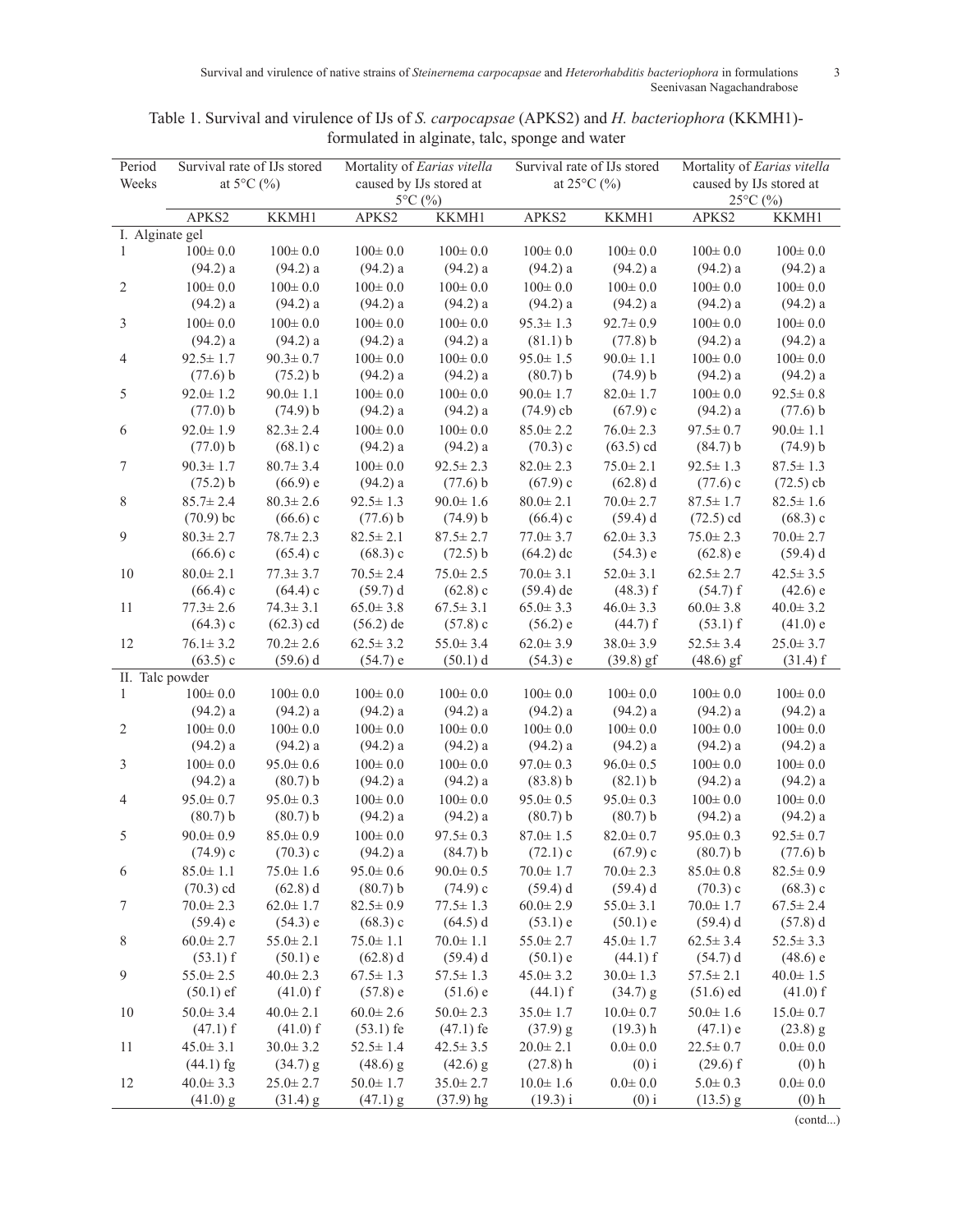| III. Polyurethane sponge |                |                 |                |                |                |                |                |                |  |
|--------------------------|----------------|-----------------|----------------|----------------|----------------|----------------|----------------|----------------|--|
| 1                        | $100 \pm 0.0$  | $100 \pm 0.0$   | $100 \pm 0.0$  | $100 \pm 0.0$  | $100 \pm 0.0$  | $100 \pm 0.0$  | $100 \pm 0.0$  | $100 \pm 0.0$  |  |
|                          | (94.2) a       | (94.2) a        | (94.2) a       | (94.2) a       | (94.2) a       | (94.2) a       | (94.2) a       | (94.2) a       |  |
| 2                        | $100 \pm 0.0$  | $100 \pm 0.0$   | $100 \pm 0.0$  | $100 \pm 0.0$  | $100\pm0.0$    | $100 \pm 0.0$  | $100 \pm 0.0$  | $100 \pm 0.0$  |  |
|                          | (94.2) a       | (94.2) a        | (94.2) a       | (94.2) a       | (94.2) a       | (94.2) a       | (94.2) a       | (94.2) a       |  |
| 3                        | $100\pm0.0$    | $97.0 \pm 0.0$  | $100 \pm 0.0$  | $100 \pm 0.0$  | $97.0 \pm 0.3$ | $92.0 \pm 0.5$ | $100 \pm 0.0$  | $100 \pm 0.0$  |  |
|                          | (94.2) a       | (83.8) b        | (94.2) a       | (94.2) a       | (83.8) b       | (77.0) b       | (94.2) a       | (94.2) a       |  |
| 4                        | $95.7 \pm 0.4$ | $90.0 \pm 0.7$  | $100 \pm 0.0$  | $100 \pm 0.0$  | $90.0 \pm 0.7$ | $84.0 \pm 1.3$ | $100 \pm 0.0$  | $95.0 \pm 0.7$ |  |
|                          | (81.7) b       | $(74.9)$ c      | (94.2) a       | (94.2) a       | $(74.9)$ c     | $(69.5)$ c     | (94.2) a       | (80.7) b       |  |
| 5                        | $85.0 \pm 0.9$ | $80.0 \pm 1.1$  | $92.5 \pm 0.8$ | $90.0 \pm 0.6$ | $82.0 \pm 1.1$ | $82.0 \pm 1.5$ | $90.0 \pm 1.1$ | $90.0 \pm 0.9$ |  |
|                          | (70.3) c       | (66.4) d        | (77.6) b       | (74.9) b       | (67.9) d       | $(67.9)$ c     | (74.9) b       | $(74.9)$ c     |  |
| 6                        | $80.0 \pm 1.3$ | $65.0 \pm 1.7$  | $90.0 \pm 0.7$ | $77.5 \pm 1.3$ | $70.0 \pm 2.3$ | $65.0 \pm 3.0$ | $80.0 \pm 1.4$ | $77.5 \pm 1.3$ |  |
|                          | $(66.4)$ dc    | (56.2) e        | (74.9) b       | $(64.5)$ c     | (59.4) e       | $(56.2)$ d     | $(66.4)$ c     | $(64.5)$ d     |  |
| 7                        | $60.0 \pm 3.2$ | $55.0 \pm 3.0$  | $72.0 \pm 1.4$ | $67.5 \pm 2.1$ | $55.0 \pm 1.9$ | $50.0 \pm 1.6$ | $67.5 \pm 2.7$ | $62.5 \pm 2.1$ |  |
|                          | (53.1) e       | $(50.1)$ fe     | $(60.7)$ c     | (57.8) d       | $(50.1)$ f     | (47.1) e       | (57.8) d       | (54.7) e       |  |
| 8                        | $50.0 \pm 2.7$ | $50.0 \pm 2.1$  | $60.0 \pm 2.5$ | $55.0 \pm 1.7$ | $40.0 \pm 3.0$ | $40.0 \pm 0.8$ | $55.0 \pm 3.2$ | $50.0 \pm 2.5$ |  |
|                          | $(47.1)$ f     | $(47.1)$ f      | (53.1) d       | $(50.1)$ e     | $(41.0)$ g     | $(41.0)$ f     | $(50.1)$ e     | $(47.1)$ f     |  |
| 9                        | $45.0 \pm 1.3$ | $30.0 \pm 1.1$  | $50.0 \pm 3.1$ | $40.0 \pm 1.1$ | $32.0 \pm 1.1$ | $45.0 \pm 1.7$ | $45.0 \pm 1.6$ | $20.0 \pm 0.8$ |  |
|                          | $(44.1)$ f     | $(34.7)$ g      | $(47.1)$ e     | $(41.0)$ f     | $(36.0)$ hg    | $(44.1)$ ef    | $(44.1)$ f     | $(27.8)$ g     |  |
| 10                       | $30.0 \pm 0.7$ | $10.0 + 0.7$    | $40.0 \pm 2.3$ | $0.0\pm0.0$    | $12.0 \pm 0.7$ | $0.0\pm0.0$    | $5.0 \pm 0.3$  | $0.0\pm0.0$    |  |
|                          | $(34.7)$ g     | $(19.3)$ h      | $(41.0)$ f     | $(0)$ g        | $(21.2)$ i     | $(0)$ g        | $(13.5)$ g     | $(0)$ h        |  |
| 11                       | $20.0 + 0.7$   | $0.0 + 0.0$     | $25.0 \pm 1.1$ | $0.0\pm0.0$    | $0.0 \pm 0.0$  | $0.0\pm0.0$    | $0.0 + 0.0$    | $0.0\pm0.0$    |  |
|                          | $(27.8)$ h     | $(0)$ i         | $(31.4)$ g     | $(0)$ g        | $(0)$ j        | $(0)$ g        | $(0)$ h        | $(0)$ h        |  |
| 12                       | $10.0 \pm 0.5$ | $0.0 + 0.0$     | $0.0 \pm 0.0$  | $0.0\pm0.0$    | $0.0 + 0.0$    | $0.0\pm0.0$    | $0.0 + 0.0$    | $0.0 + 0.0$    |  |
|                          | $(19.3)$ i     | $(0)$ i         | $(0)$ h        | $(0)$ g        | $(0)$ j        | $(0)$ g        | $(0)$ h        | $(0)$ h        |  |
|                          | IV. Water      |                 |                |                |                |                |                |                |  |
| 1                        | $100 \pm 0.0$  | $100 \pm 0.0$   | $100 \pm 0.0$  | $100 \pm 0.0$  | $100 \pm 0.0$  | $100 \pm 0.0$  | $100 \pm 0.0$  | $100 \pm 0.0$  |  |
|                          | (94.2) a       | (94.2) a        | (94.2) a       | (94.2) a       | (94.2) a       | (94.2) a       | (94.2) a       | (94.2) a       |  |
| 2                        | $100 \pm 0.0$  | $100 \pm 0.0$   | $100 \pm 0.0$  | $100 \pm 0.0$  | $100 \pm 0.0$  | $96.0 \pm 0.3$ | $100 \pm 0.0$  | $100\pm0.0$    |  |
|                          | (94.2) a       | (94.2) a        | (94.2) a       | (94.2) a       | (94.2) a       | (82.1) b       | (94.2) a       | (94.2) a       |  |
| 3                        | $92.0 \pm 0.7$ | $85.0 \pm 0.9$  | $100 \pm 0.0$  | $100 \pm 0.0$  | $90.0 \pm 0.6$ | $80.0 \pm 1.1$ | $100 \pm 0.0$  | $92.5 \pm 0.5$ |  |
|                          | (77.0) b       | (70.3) b        | (94.2) a       | (94.2) a       | (74.9) b       | $(66.4)$ c     | $(94.2)$ a     | (77.6) b       |  |
| $\overline{4}$           | $90.0 \pm 1.1$ | $70.0 \pm 1.6$  | $100 \pm 0.0$  | $85.0 \pm 0.8$ | $80.0 \pm 1.2$ | $72.0 \pm 1.8$ | $90.0 \pm 0.7$ | $80.0 \pm 1.4$ |  |
|                          | (74.9) b       | (59.4) c        | (94.2) a       | (70.3) b       | $(66.4)$ c     | (60.7) d       | (74.9) b       | $(66.4)$ c     |  |
| 5                        | $80.0 \pm 1.7$ | $65.0 \pm 2.4$  | $90.0 \pm 0.7$ | $77.5 \pm 1.3$ | $62.0 \pm 1.8$ | $60.0 \pm 2.4$ | $77.5 \pm 1.6$ | $70.0 \pm 2.1$ |  |
|                          | (66.4) c       | $(56.2)$ c      | (74.9) b       | $(64.5)$ c     | $(54.3)$ d     | (53.1) e       | $(64.5)$ c     | (59.4) d       |  |
| 6                        | $65.0 \pm 3.1$ | $50.0 \pm 2.1$  | $70.0 \pm 1.5$ | $60.0 \pm 2.9$ | $45.0 \pm 2.7$ | $45.0 \pm 2.6$ | $65.0 \pm 2.3$ | $65.0 \pm 2.9$ |  |
|                          | $(56.2)$ d     | $(47.1)$ d      | $(59.4)$ c     | (53.1) d       | $(44.1)$ e     | $(44.1)$ f     | $(56.2)$ d     | $(56.2)$ d     |  |
| 7                        | $55.0 \pm 2.5$ | $43.0 \pm 2.7$  | $65.0 \pm 3.2$ | $55.0 \pm 1.8$ | $32.0 \pm 1.3$ | $25.0 \pm 1.3$ | $50.0 \pm 3.0$ | $50.0 \pm 2.3$ |  |
|                          | (50.1) e       | $(42.9)$ e      | $(56.2)$ c     | $(50.1)$ d     | $(36.0)$ f     | $(31.4)$ g     | $(47.1)$ e     | (47.1) e       |  |
| 8                        | $50.0 \pm 2.1$ | $25.0 \pm .0.9$ | $60.0 \pm 2.6$ | $37.5 \pm 1.1$ | $30.0 \pm 0.9$ | $10.0 \pm 0.5$ | $45.0 \pm 2.1$ | $40.0 \pm 1.4$ |  |
|                          | $(47.1)$ fe    | $(31.4)$ f      | $(53.1)$ dc    | (39.5) e       | $(34.7)$ f     | $(19.3)$ h     | $(44.1)$ ef    | $(41.0)$ f     |  |
| 9                        | $45.0 \pm 2.4$ | $12.0 \pm 0.5$  | $50.0 \pm 2.1$ | $0.0 \pm 0.0$  | $12.0 \pm 0.5$ | $0.0\pm0.0$    | $40.0 \pm 1.7$ | $0.0 \pm 0.0$  |  |
|                          | (44.1) f       | $(21.2)$ g      | $(47.1)$ e     | $(0)$ f        | $(21.2)$ g     | $(0)$ i        | $(41.0)$ f     | $(0)$ g        |  |
| 10                       | $36.0 \pm 1.3$ | $0.0 \pm 0.0$   | $0.0 \pm 0.0$  | $0.0\pm0.0$    | $0.0 \pm 0.0$  | $0.0 \pm 0.0$  | $0.0 \pm 0.0$  | $0.0 \pm 0.0$  |  |
|                          | $(38.6)$ g     | $(0)$ h         | $(0)$ f        | $(0)$ f        | $(0)$ h        | $(0)$ i        | $(0)$ g        | $(0)$ g        |  |
| 11                       | $25.0 \pm 1.5$ | $0.0\pm0.0$     | $0.0 \pm 0.0$  | $0.0\pm0.0$    | $0.0 + 0.0$    | $0.0 \pm 0.0$  | $0.0 + 0.0$    | $0.0\pm0.0$    |  |
|                          | $(31.4)$ h     | $(0)$ h         | $(0)$ f        | $(0)$ f        | $(0)$ h        | $(0)$ i        | $(0)$ g        | $(0)$ g        |  |
| 12                       | $\pm\,0.0$     | $\pm$ 0.0       | $0.0\pm0.0$    | $0.0\pm0.0$    | $0.0\pm0.0$    | $0.0 + 0.0$    | $0.0\pm0.0$    | $0.0\pm0.0$    |  |
|                          | $(0)$ i        | $(0)$ h         | $(0)$ f        | $(0)$ f        | $(0)$ h        | $(0)$ i        | $(0)$ g        | $(0)$ g        |  |

Means ( $\pm$  SD) followed by same letter in columns not significantly different at p<0.05 (Tukey's HSD test). Figures in parentheses arc sine transformed values.

at 5°C where as 4 weeks for KKMH1 (Table 1). The virulence of talc formulated *Steinernema seemae* against *Helicoverpa armigera* (up to 62% mortality) by Ali and Asif (2011) corroborate the present observations. In general, the survival and virulence were relatively lower in talc when compared to gel formulation.

**Sponge formulation:** In this formulation, both EPNs survived up to 8 weeks with 50-55% survival at  $5^{\circ}$ C, but at  $25^{\circ}$ C  $>50\%$  survival found only up to 7 weeks. In sponge formulation EPN survival gradually decreased with increase of storage time and this effect was drastic at 25°C storage. The low survival at high